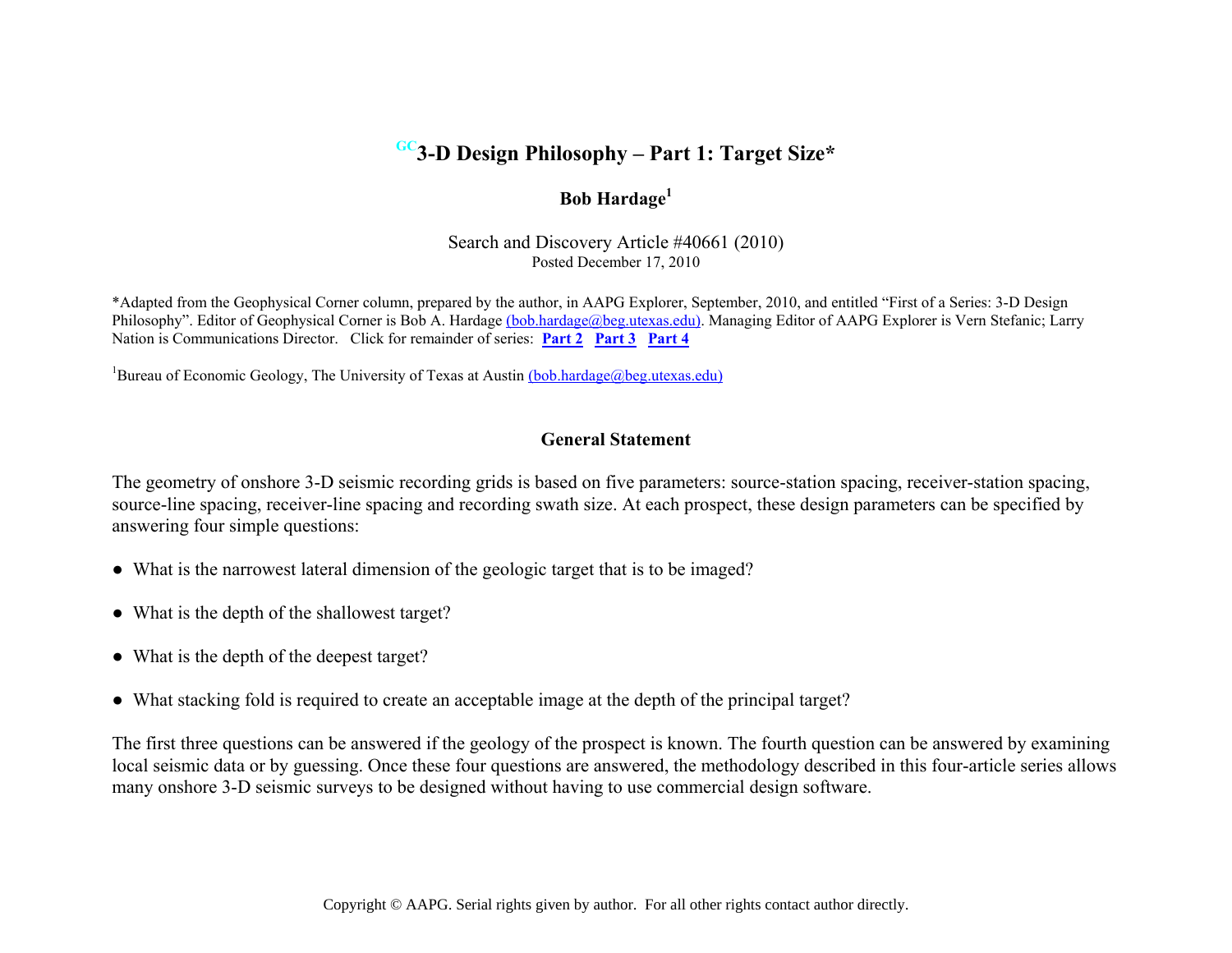About this series: Some of the more technical aspects of 3-D seismic design, such as ensuring that there are proper azimuth and offset distributions between source-receiver pairs, are not considered in this simple treatise on first principles of 3-D survey design. The intent is to describe a method that allows non-geophysicists to plan simple 3-D surveys – and to recognize flaws in proposed 3-D programs. The design procedure is diagrammed on [Figure 1.](#page-3-0)

### **Narrow Targets and Stacking Bins**

The horizontal resolution provided by a 3-D seismic image is a function of the trace spacing within the 3-D data volume. As the separation between adjacent traces decreases, horizontal resolution increases. At the conclusion of 3-D data processing, each trace in a migrated 3-D seismic data volume is positioned so that it passes vertically through the midpoint of a small area called a stacking bin or image bin [\(Figure 2](#page-4-0)). These stacking bins can be square or rectangular, depending on an interpreter's preferences.

The trace spacing in a given direction across a 3-D image is the same as the horizontal dimension of the stacking bin in that direction. As a result, horizontal resolution is controlled by the areal size of stacking bins. The imaging objective dictates how small a stacking bin should be. Smaller bins are required if the resolution of small stratigraphic features is the primary imaging objective.

As a general rule, there should be a minimum of three stacking bins – and preferably four bins – across the narrowest feature that needs to be resolved in a 3-D data volume so that the targeted anomaly is expressed on three or four adjacent seismic traces. A variation in seismic reflection character on three to four adjacent traces is usually noticed by interpreters; anomalous reflection behavior on fewer traces tends to be ignored, or may not even be seen when viewing a 3-D data volume.

For example, if the interpretation objective is to image meandering channels that are as narrow as 100 meters, then stacking bins should have lateral dimensions of approximately 25 meters or less [\(Figure 3](#page-5-0)), which would cause a 100-meter channel to affect at least four adjacent traces. One of the first 3-D design parameters to define is the physical size of the stacking bin that should be created. That bin size, in turn, can be determined by first developing a stratigraphic model of the target that is to be imaged and using that model to define the narrowest feature that needs to be seen. Once this minimum target dimension is defined, stacking bins having lengths and widths that are about one-fourth of this minimum target width should be created if the target is to be recognized in a 3-D data volume.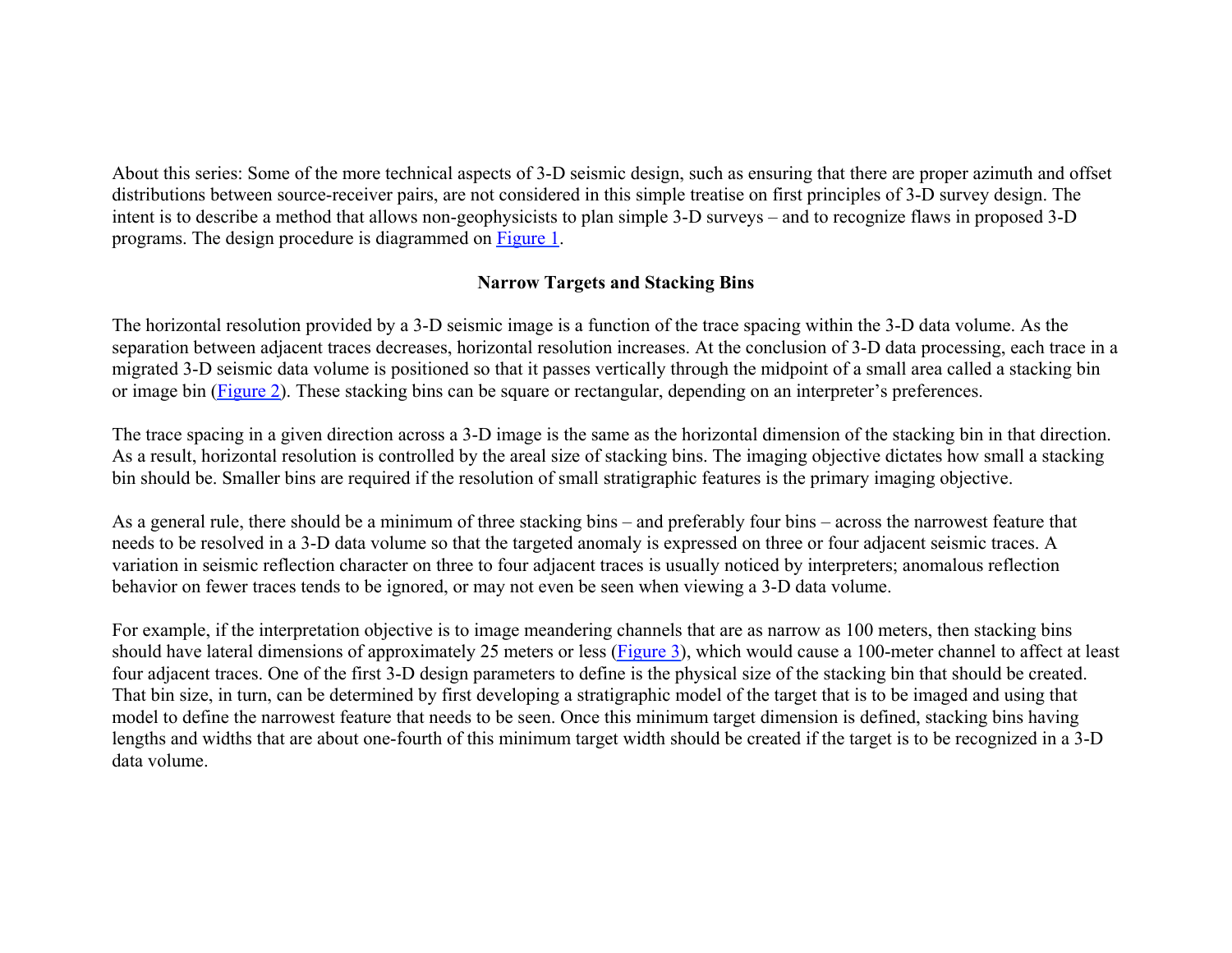### **Source and Receiver Station Spacings**

Geophysical texts show that the dimension of a 3-D stacking bin in the direction that receiver lines are deployed is one-half of the receiver-station spacing along the receiver lines, and the dimension of a stacking bin in the direction that source lines are oriented is one-half of the source-station spacing along the source lines.

Thus, when a choice is made about the narrowest target that must be imaged, not only have the dimensions of stacking bins been determined, but source-station and receiver-station spacings also are defined.

Because of the 2-to-1 ratio between station spacings and stacking-bin dimensions, source-station and receiver-station spacings should be one-half (or less) of the narrowest horizontal dimension that needs to be interpreted from 3-D data.

Referring to [Figure 1](#page-3-0), we have now defined parameters – source-station and receiver-station spacings – required for the first calculation step of the 3-D design process.

#### **Summary**

One appeal of the 3-D seismic design philosophy described here is that the design procedure uses geological concepts to guide the selection of geometrical parameters – the first concept being the physical size of the smallest stratigraphic feature that the seismic data must image. This non-mathematical approach to 3-D seismic design is intended for nongeophysicists – and it produces good 3-D images for most geologic problems that do not involve severe structural dip. Where rock units have steep dips or where large changes in rock velocity across fixed horizontal planes, a more rigorous calculation of station spacing should be made using commercial 3-D design software.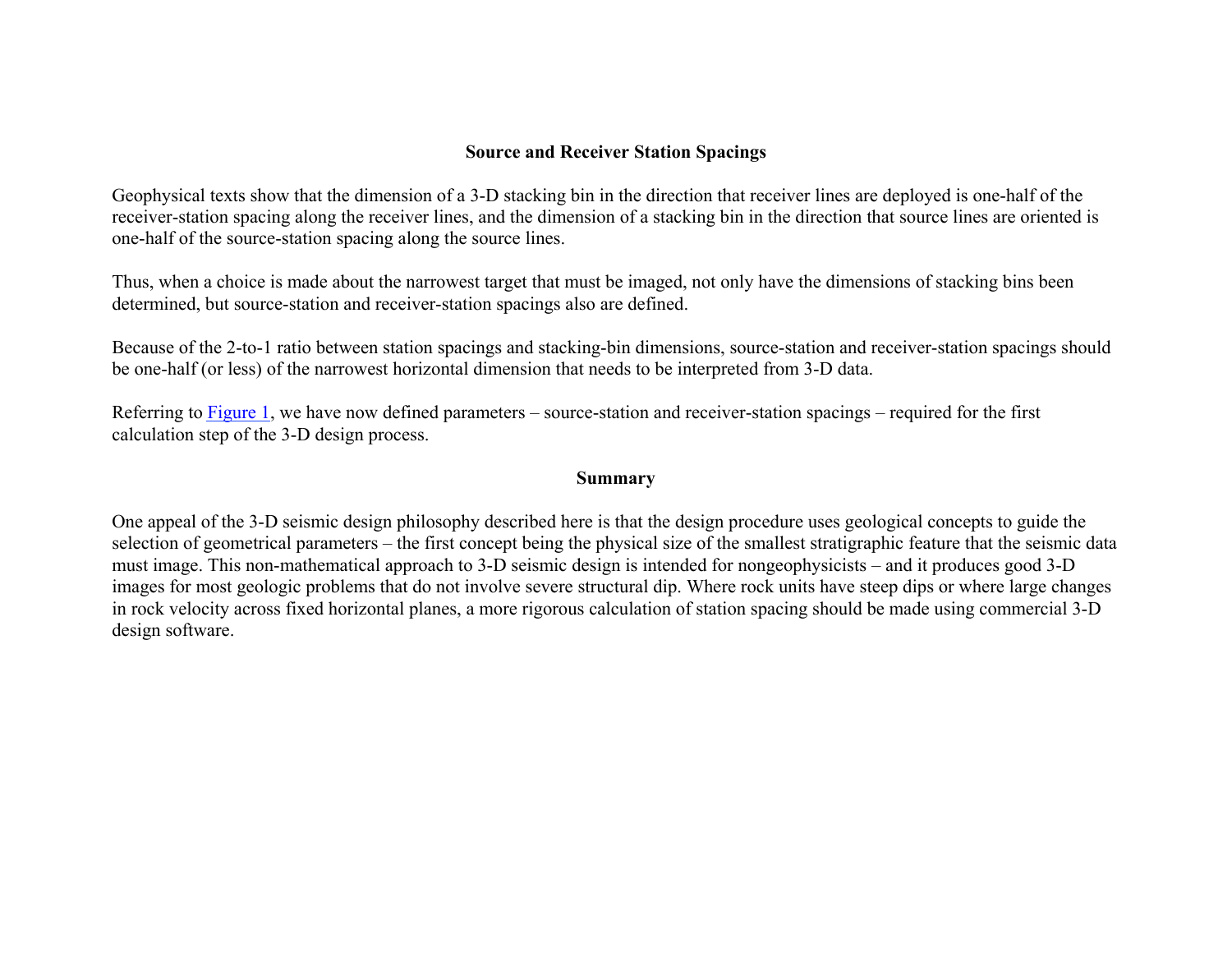<span id="page-3-0"></span>

Figure 1. Planning steps that can be followed to design 3-D seismic acquisition geometry. There is no single procedure for designing a land-based 3- D survey. Each prospect offers different design challenges, and 3-D designers follow various preferred computational steps. The method discussed here is logical, easy for non-geophysicists to understand and can be used for many 3-D seismic prospects. The method will be presented as a fourarticle series, with the topic of each article color coded on the chart. This paper deals with part 1 of the methodology.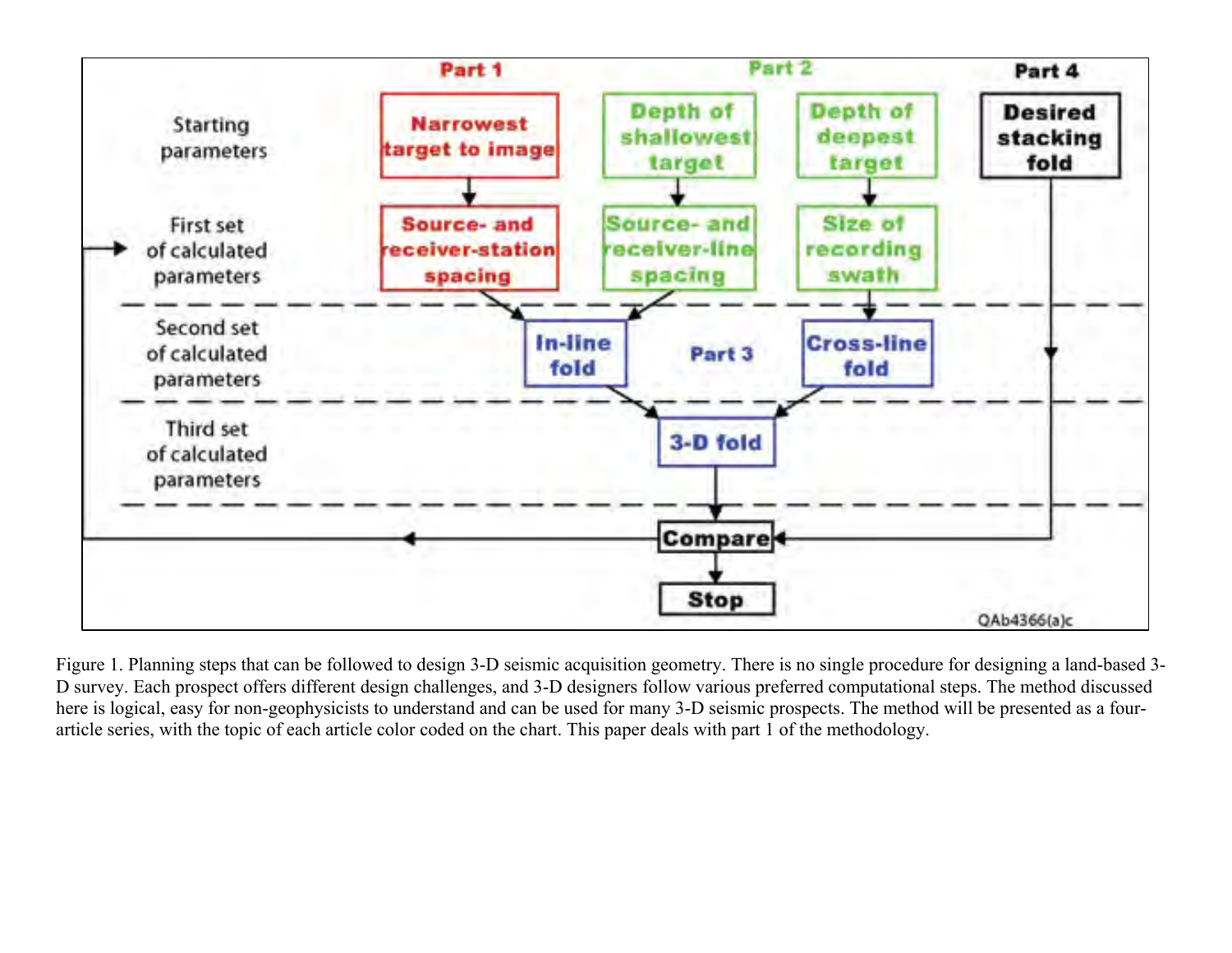<span id="page-4-0"></span>

Figure 2. The area spanned by a 3-D seismic image is divided into a grid of small, abutted subareas called stacking bins. In this illustration, each stacking bin has lateral dimensions Δx and Δy. At the conclusion of 3-D data processing, a single seismic trace passes vertically through the midpoint of each stacking bin. The horizontal separations between adjacent processed traces in a 3-D data volume are  $\Delta x$  and  $\Delta y$ , the same distances as the dimensions of the stacking bins. The term in-line used here is defined as the direction that receiver cables are deployed, which is north-south in this example. In-line coordinates thus increase from west to east. Cross-line refers to the direction that is perpendicular to the orientation of receiver cables; thus cross-line coordinates increase from south to north.